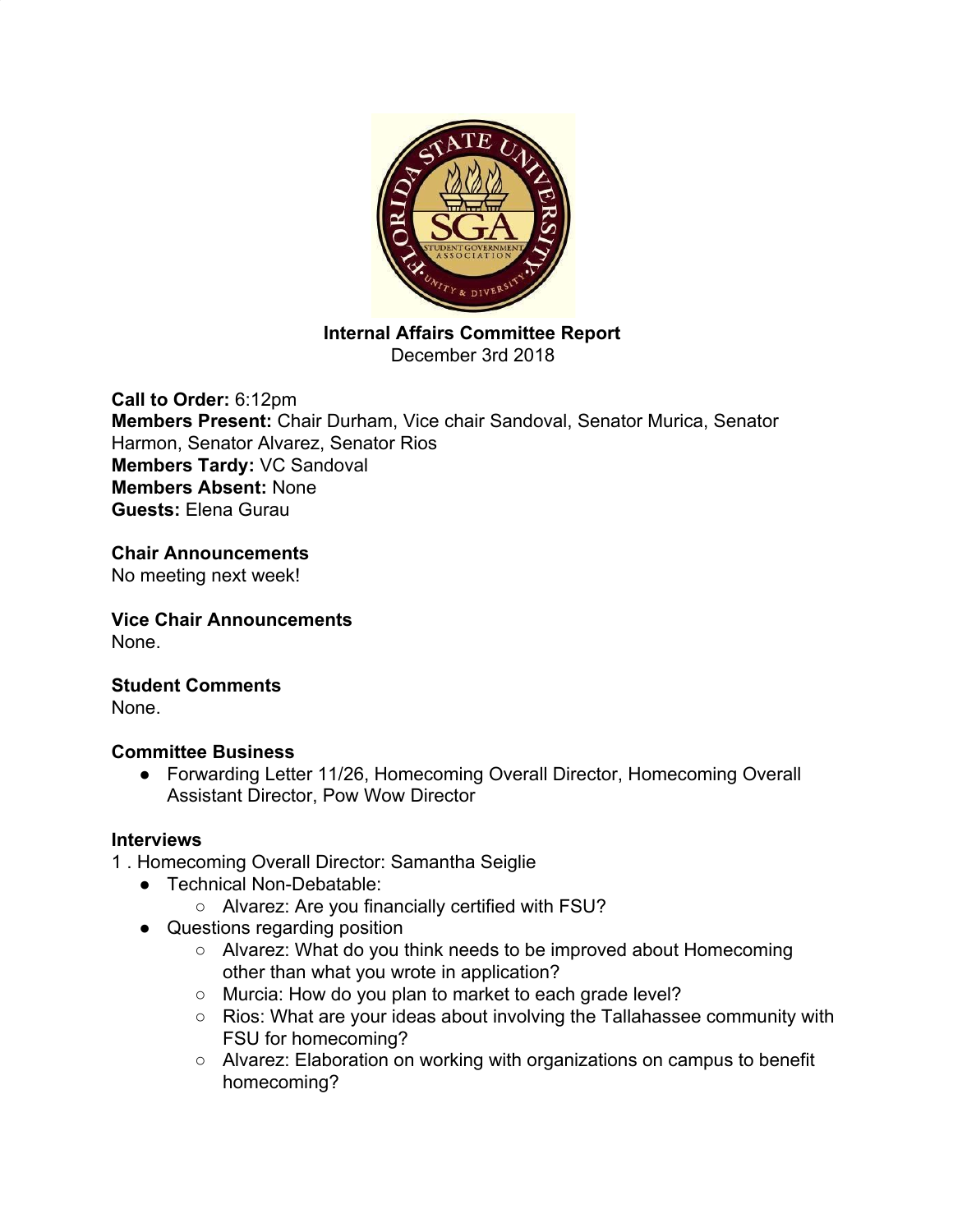- Murcia: How do you plan to get students involved who aren't already involved around campus in general?
- Questions regarding character
	- Alvarez: Why are you the best person for this position?
	- Murcia: Between reliable and adaptable, which is most important to you in leadership?
	- Sandoval: How did you get into homecoming and what do you think homecoming does for our campus community?
- Deliberations:
	- She worked her way up the ladder in homecoming involvement, very qualified
	- Is very knowledgeable and knows what's expected of her position
	- Like the idea of involving alumni more
	- She is willing to put her trust in her committees and not micromanage
- Voting:
	- Yes: Alvarez, Harmon, Murcia, Rios, Sandoval
	- No: None
	- Abstentions: None
- 2. Homecoming Overall Assistant Director: Steven McClesky
	- Technical non-debatable:
		- Alvarez: Are you financially certified with FSU?
	- Questions regarding the position
		- Murcia: Elaborate on giving back aspect of ideas for homecoming?
		- Murcia: How do you intend to improve sponsorship for events?
		- Harmon: How would you make homecoming more inclusive for alumni?
		- Durham: How do you plan on expanding sponsorship and alumni involvement while operating under a smaller budget?
		- Murcia: How do you intend to make sure subordinates submit their budgets and reports?
	- Questions regarding character
		- Alvarez: How do you think you can fulfill your position to the fullest extent and work with other peers?
	- Deliberations:
		- He is on top of budget, he and Samantha would make a great team
		- Willing to hold others accountable
		- Good to have ideas, but makes it practical to be budget savvy
	- Voting:
		- Yes: Murcia, Harmon, Rios, Sandoval
		- No: None
		- Abstentions: Alvarez
- 3. Pow Wow Director: Rashawn Mckenzie
	- Technical non-debatable
		- Alvarez: Are you financially certified with FSU?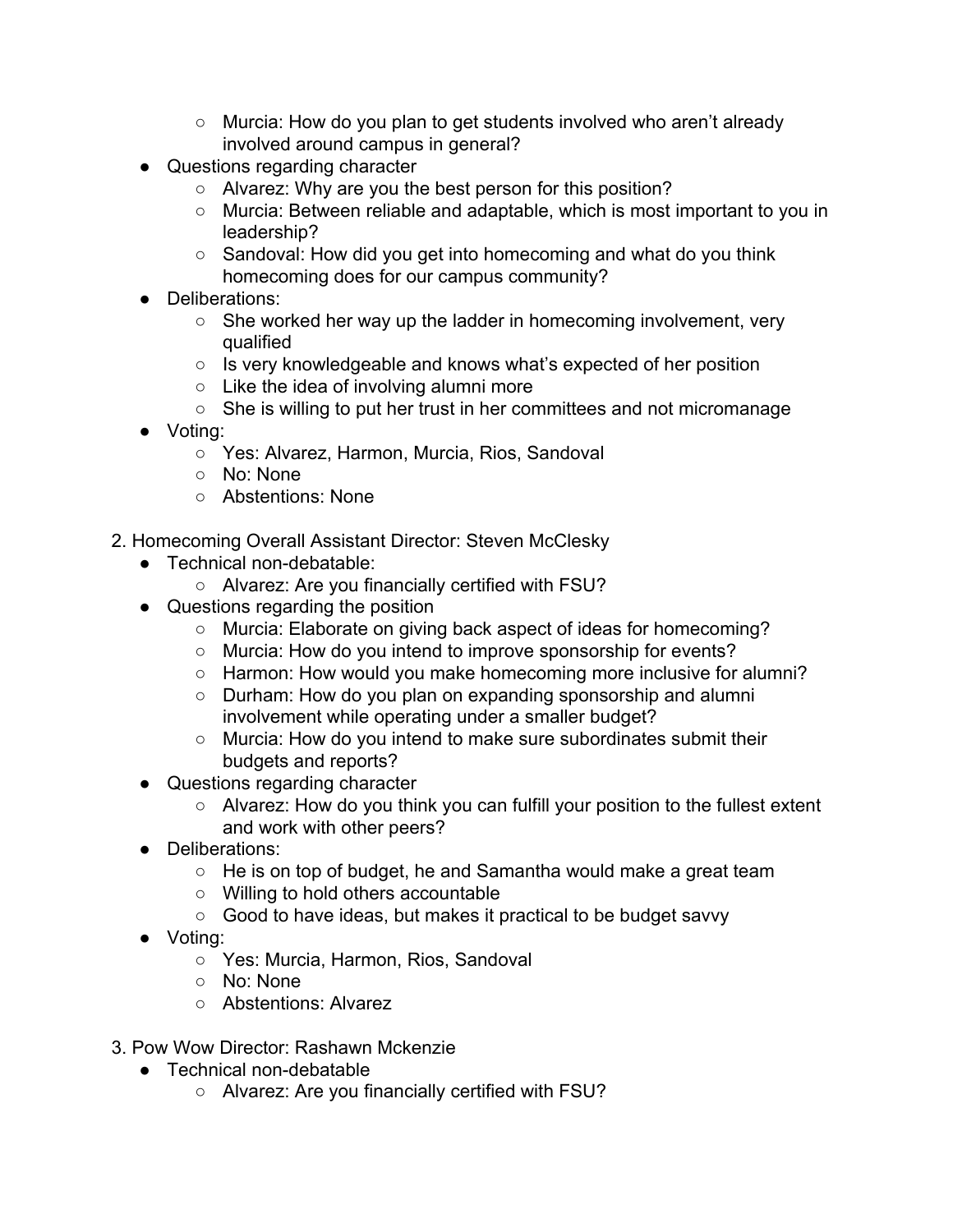- Questions regarding the position
	- Alvarez: Elaborate on idea for pre-show before Pow wow?
	- Murcia: How would you implement your "mini-renegade" plan?
	- Rios: What do you envision for a new pow-wow council?
- Questions regarding character
	- Alvarez: Why did you choose this position?
	- Sandoval: What values and spirit does Pow Wow give off about Florida State?
- Deliberations
	- Power Trio!
	- Great ideas, and also would be cost effective
- Voting
	- Yes: Alvarez, Harmon, Murcia, Rios, Sandoval
	- No: None
	- Abstentions: None

## **Old Business**

None.

### **New Business**

None.

**Unfinished Business** None.

### **Closing Announcements**

Chair Durham: Senate will have further questioning but nothing too difficult, love IA

# **Date and Time of Next Meeting**

Spring Semester, second monday of semester

**Adjourned:** 7:17